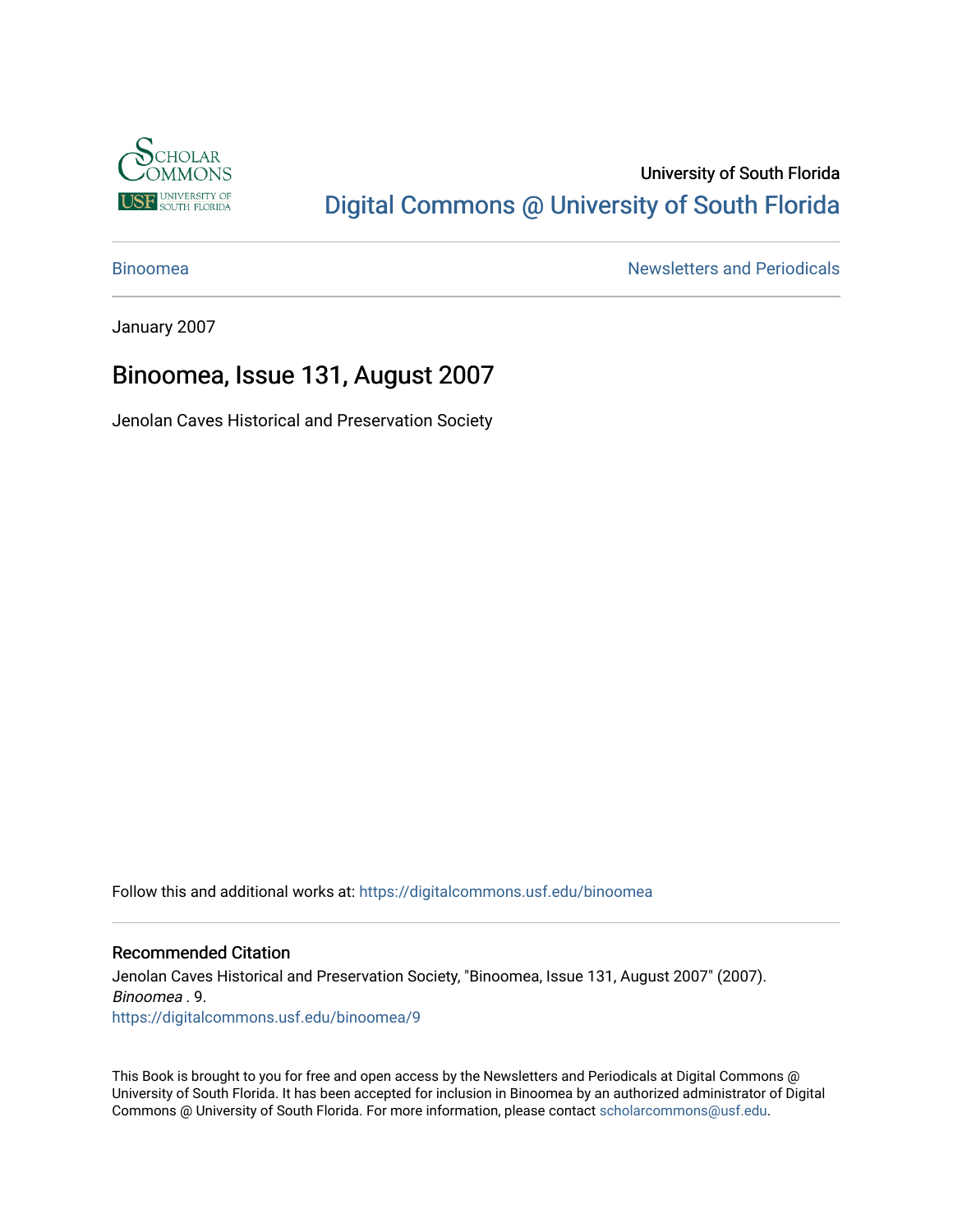The Newsletter of the Jenolan Caves Historical & Preservation Society. Issue 131 August 2007

ISSN 0310-7248.

# **President's Column August 2007** The book is an updated revised version of the 60 page

As you will see in the Binoomea Newsletter, we are approaching<br>JCH & PS's  $35<sup>th</sup>$  Anniversary, in July. To mark this milestone we<br>The revamped version has a new title, different front cover, are planning to hold a celebratory dinner in the Chisholm Room at Caves House on 11<sup>th</sup> August.

I attended the  $25<sup>th</sup>$  and  $30<sup>th</sup>$  Anniversary dinners and can thoroughly recommend them to all. I honestly can't remember whether we celebrated the  $20<sup>th</sup>$ , although I was a member then. For reports on escapades at earlier dinners, you'll have to come along and ask some of the old timers!!

As an extra incentive, you are also invited to come on  $11<sup>th</sup>$  August especially to pass ribald comments regarding our president, who will be celebrating his  $67<sup>th</sup>$  birthday on this day.

 I do hope you can come, and make the evening a great success. So, our Anniversary Dinner is on Saturday 11<sup>th</sup> August.



# 

# **WHAT DID YOU MISS?**

The last meeting in May was held in the Magnolia Room at Caves House. There was discussion regarding the state of some of the plaques in the reserve, and efforts under way to repair or replace these. We are sourcing pricing, so stay tuned.

photographing & cataloguing many items, and a CD has been **TOURS IN AUGUST** Kath Bellamy has also recently spent time in our archives done for our records. A copy will be keep offsite.

A lot of talk about the new book by John Dunkley and progress at that time (See next column) and also discussion regarding the Anniversary weekend.

Rob Whyte generously donated a laptop, which will be used for displays in the museum.

# **A NEW JENOLAN CAVES BOOK**

**BINOOMEA** 

"Jenolan Caves As they were in the Nineteenth Century" Arthur Gray 2007 President written by JCH&PS member John Dunkley. It was first

many new photographs and new additional chapter. So even if you have the old book, you'll definitely want this one for your collection.

The book hopefully will be available (all going well) at the  $35<sup>th</sup>$ anniversary weekend, and is being offered to members at a special price. As matters are still in finalisation stage, all we can tell you that the member's price will be under \$20. At this stage even the title is still up in the air!

If you are interested in purchasing a book, and can't get to Jenolan for the anniversary dinner, not to worry, just contact the editor Jenny Whitby (contact details page 2) and let her know that you want one, and we can arrange purchase for you.

We would love to see as many members at this Anniversary get together, so please check your diary and note this weekend as a special one not to be missed.

The picture shown is the 1986 book.



**JENOLAN CAVES** As they were in the Nineteenth Century

# **SPECIAL PHOTOGRAPHER'S**

Rob Whyte will be running some sessions for tourists on how to take better photos on their tours. They will then be doing a Baal tour where at last check they will be able to bring tripods. Visitors will be able to enter a competition on the day although a prize is yet to be determined. Further details yet to be



Announced but keep checking www.jenolancaves.org.au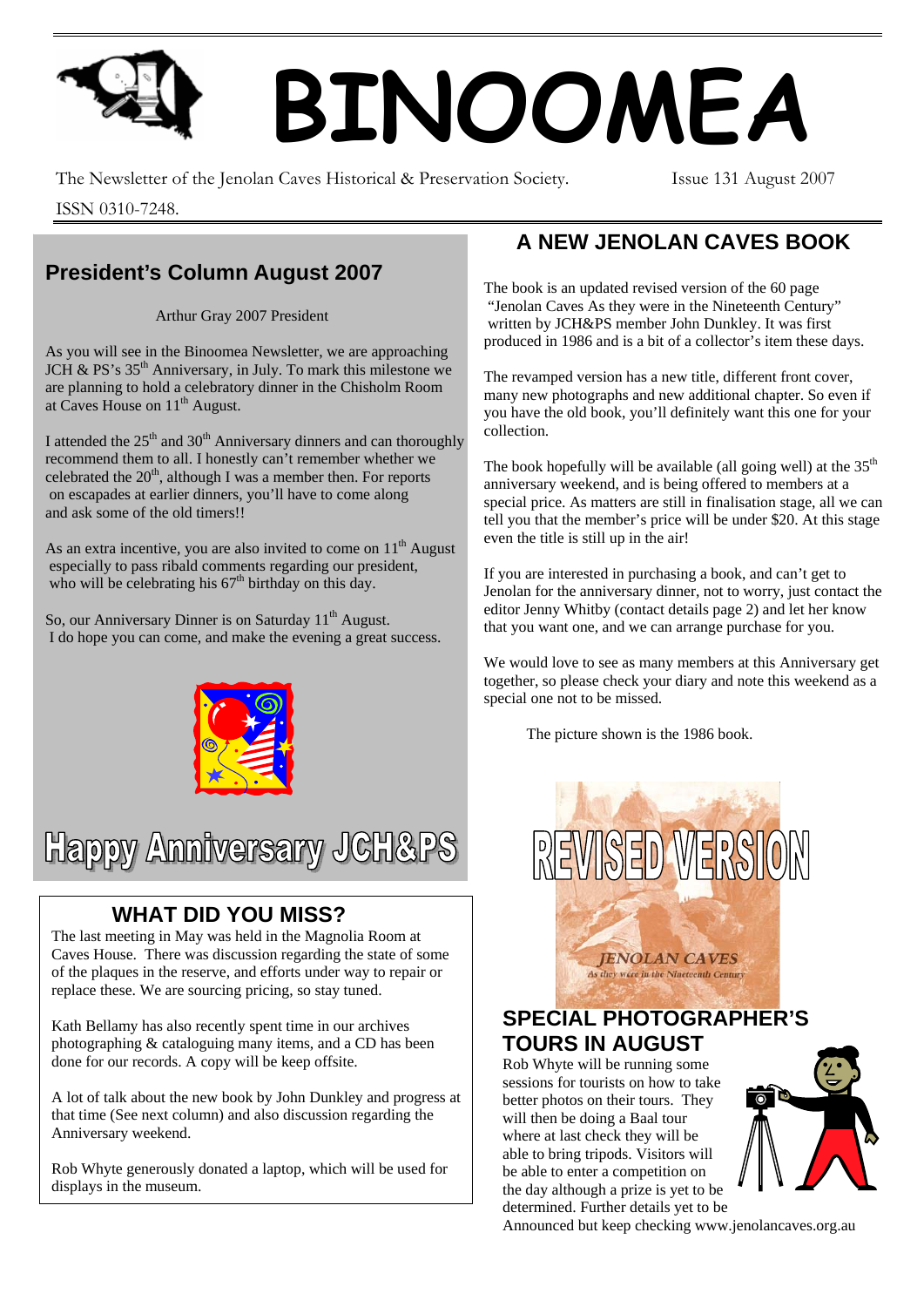

DO YOU HAVE AN IDEA FOR AN



 letters to the editor, complaints, stories are welcome, and can be forwarded to article, just tell me what you would like to read about. Articles, suggestions, the editor.

Please contact: Charlestown 2290 Ph (02) 49432265 or send your email to: [jwhitby@exemail.com.au](mailto:jwhitby@exemail.com.au)

#### **CONTACT DETAILS: JCH&PS Locked Bag Jenolan Caves 2790**

# **EDITOR'S EMAIL ADDRESS HAS [CHANGED TO: jwhitby@exemail.](mailto:jwhitby@exemail.com.au) [com.au](mailto:jwhitby@exemail.com.au)**



**please update your address books.** 

Gary & I are going caving for the month of July, to survey Australia's longest Cave "Bullita" in the NT, and then to explore more caves in The Kimberley's WA. We may not have much access to internet whilst away, so will respond to any emails when we return.

#### **SOCIETY SPOTLIGHT – Rob Whyte.**

This edition's featured member is known to many, as he wears many hats! Apart from being a casual guide at Jenolan, he is the creator of the unofficial Jenolan Caves Gateway website, [\(www.jenolan.com](http://www.jenolan.com/)) and operates the yahoo Jenolan forum, which you can find details of how to join from that site. Here's his story.

My parents first took me to Jenolan for my 10th birthday. My thoughts of the mountains back then stopped around Katoomba and caves never really figured for me. We did do drives now and then to Bathurst and I would recall my parents pointing out the turnoff to Jenolan commenting about it being a winding road. On that day we did the Lucas and then the Orient after which I was hooked. One thing **Rob Whyte** they did which made a big difference to me was purchasing a 1969 edition of Dunlop's guidebook (not sure why it was that edition on sale as I'm sure a more ARTICLE FOR THE BINOOMEA? Frecent one had come out by then). Anyway returning home I pored over that book, not just the cave descriptions but also the history. From that point on school assignments were deliberately contrived to involve Jenolan and my parents were constantly pestered to take me back. When I got my drivers license it was a biannual trip with my friends.

Finally came university and joining the University of NSW Speleological Society (UNSWSS). My first trip was into Mammoth with past guide and UNSWSS member Anthony Hardy and his past flatmate IanChalson. It was mid winter and a light snow fell when we surfaced. That was the first trip of many, not just to Jenolan You don't necessarily have to write the  $\left| \right|$  but all over the state. I had a wonderful time exploring and had the pleasure of actually discovering quite large caves at Wee Jasper and Cliefden. Alas a big discovery eluded me at Jenolan.

Some time in the early 90's I started documenting the old graffiti in the caves at Jenolan. It was a thorough project where we mapped the caves if a suitable map didn't exist, marked on those maps where the graffiti was and what it said as well as Jenny Whitby at: 48 Park Street photographing it. Most of this was in the Elder - in fact for a while I was in that cave every weekend it seemed. This was before the Plughole tours. Many of the guides would offer suggestions of other pieces of graffiti to check which meant I had to learn all the locality names at Jenolan. For completeness I developed a good grasp on the history of the place because I wanted to know something of the people who had left this graffiti. Eventually Nigel Scanlan, senior guide at the time, suggested given my knowledge I should become a casual guide - that was back around 1995. Since then I have been guiding when needed.

> About that time I started work at Qantas in their IT section and for a while looked after IT systems in the airports. For a brief time I was working Monday to Friday in Cairns then would fly down to Sydney, work Jenolan on the weekend, then fly back Monday morning - what a commute! These days I'm still looking after Qantas IT systems but employed by IBM to do it.

> Along the way I've sort of been guilty of introducing two guides to Jenolan. The first is Dr Dan Catchpoole. Dan was another member of UNSWSS who saw me having such a good time at Jenolan that he too eventually threw his hat in the ring to be a guide. The other is Capt Geoff Molesworth. I met Geoff on a tour of the Orient and a little later we found we both worked for Qantas, Geoff as one of Qantas' captains. In Geoff's words, flying for Qantas was pretty good but what he'd always wanted to do since he was at school was be a guide at Jenolan - so I helped him realise that dream.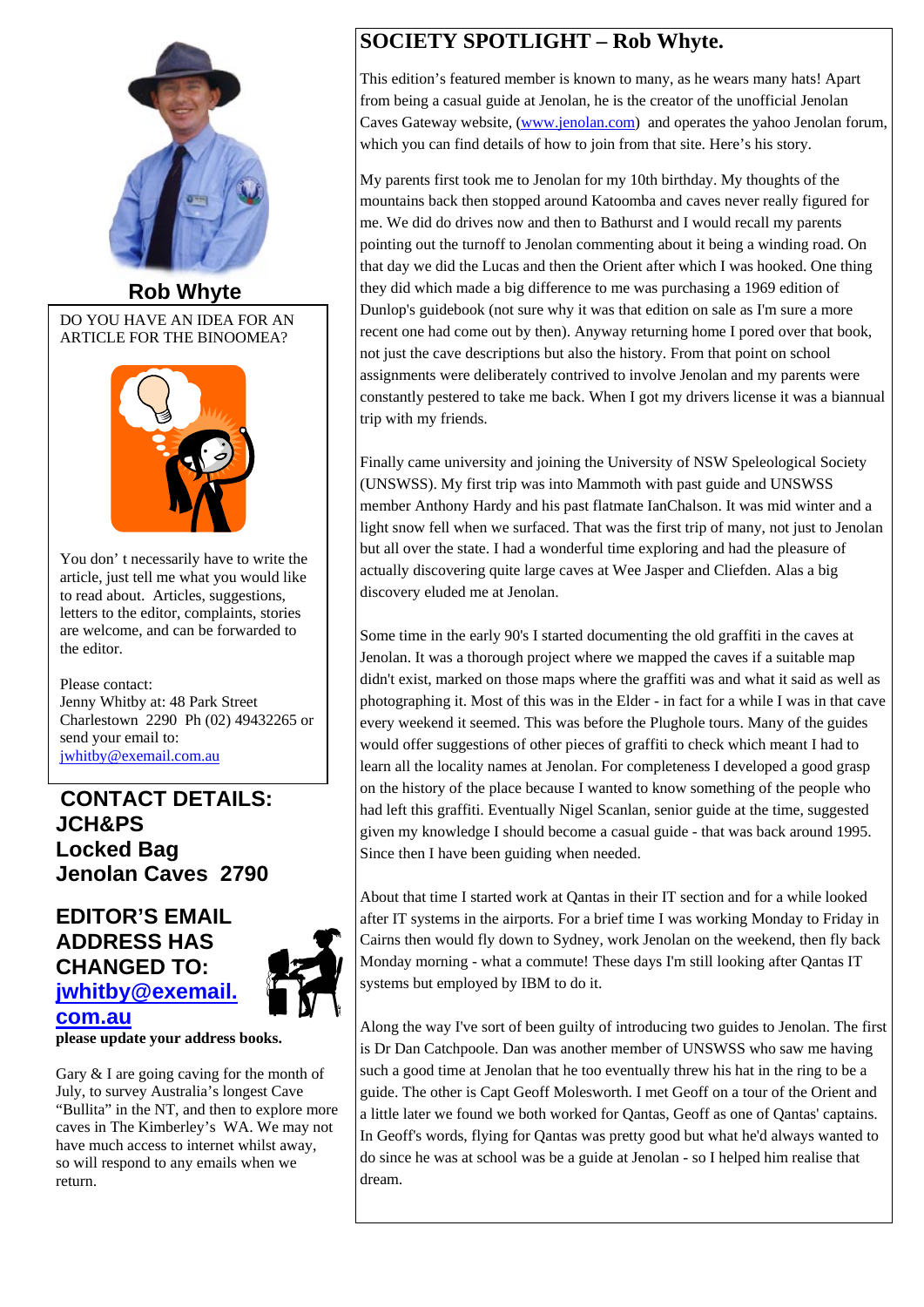#### **de Burgh's Bridge Jenolan. - Jenny Whitby.**

With the spotlight on Sydney Harbour Bridge earlier this year, for the  $75<sup>th</sup>$  anniversary of it's opening, I thought it was an appropriate time for an article on Jenolan's Limestone Bridge, and to reprint the text from a JCH&PS leaflet from 1996.

Did you know that the Jenolan bridge, also known as the de Burgh's bridge, and has links to its more famous countersake? The chief engineer of the Public Works Department E M De Burgh, who signed the plans for Jenolan's limestone bridge, was a member of the Sydney Harbour Bridge Advisory Board!

A bit more about the man behind the bridge. The following biography is from *Australian Dictionary of Biography*, Volume 8, by J M Antill., printed by Melbourne University Press 1981.



 This early photo taken of the bridge and some visitors was taken by Rev A P Campbell (c1900)



#### DE BURGH, ERNEST MACARTNEY (1863-1929)

Civil engineer, was born on 18 January 1863 at Sandymount, Dublin, Ireland, youngest son of Rev. William de Burgh, and his wife Janette, née Macartney. He was educated at Rathmines School and the Royal College of Science for Ireland, and for a time was engaged on railway construction in Ireland.

On 21 March 1885 de Burgh arrived in Melbourne in the Orient and on 30 April joined the New South Wales Department of Public Works. He was engaged for two years on survey work for Sydney's southern outfall sewer and in 1887 was sent to construct bridges over the Murrumbidgee and Snowy rivers. In 1891 he became supervising bridge engineer and in 1901-03 engineer for bridges; he superintended the construction of those over the Darling, Murray, Murrumbidgee, Hunter, Macleay & Tweed rivers. On 1 July 1903 de Burgh became acting principal assistant engineer for rivers, water-supply and drainage and

was a member of the Sydney Harbour Bridge Advisory Board. Confirmed in his position next year, he was sent to England and France to study dam construction and water-supply. On his return he was given special responsibility for the construction of Cataract Dam for the Sydney water-supply and served on the royal commission to report upon the project. In 1910-13 he represented the State government at engineers' conferences leading to the River Murray Waters Act. He was associated with L. A. Wade in the design and construction of Burrinjuck Dam and the Murrumbidgee Irrigation Scheme.



The Bridge.Photographer and date unknown. River, Sydney, is named after him.

On 16 April 1909 de Burgh became chief engineer for harbours and water-supply, and in 1911-13 was also a member of the committee of management of Cockatoo Island Dockyard. On 26 February 1913 he was appointed chief engineer for water-supply and sewerage, and was responsible for the design and construction of the Cordeaux, Avon and Nepean dams (Sydney water-supply), the Chichester scheme for Newcastle and the Umberumberka scheme for Broken Hill. In 1921-25 he was a member of the Federal Capital Advisory Committee and prepared the original plans for Canberra's water-supply. [C. S. Daley](http://www.adb.online.anu.edu.au/biogs/A080213b.htm) recalled that although he was often 'a drastic critic in expression, at the same time he possessed that characteristic Irish wit and humour that removed the sting but left the logic. He was adept at dealing with politicians, and it was a delight to hear him giving advice, in a racy manner, to the ministers'.

De Burgh was a member of the Institution of Civil Engineers, London, and twice won the Telford premium. He was regarded as one of the ablest civil engineers in Australia when he retired on 22 November 1927. His last year in office had been marred by illness, and he died of tuberculosis at his home at Vaucluse on 4 April 1929 and was cremated with Anglican rites. He was survived by his wife Constance Mary, née Yeo, whom he married at All Saints Church, Woollahra, on 20 March 1888, and by two sons and a daughter. De Burgh's Bridge over the Lane Cove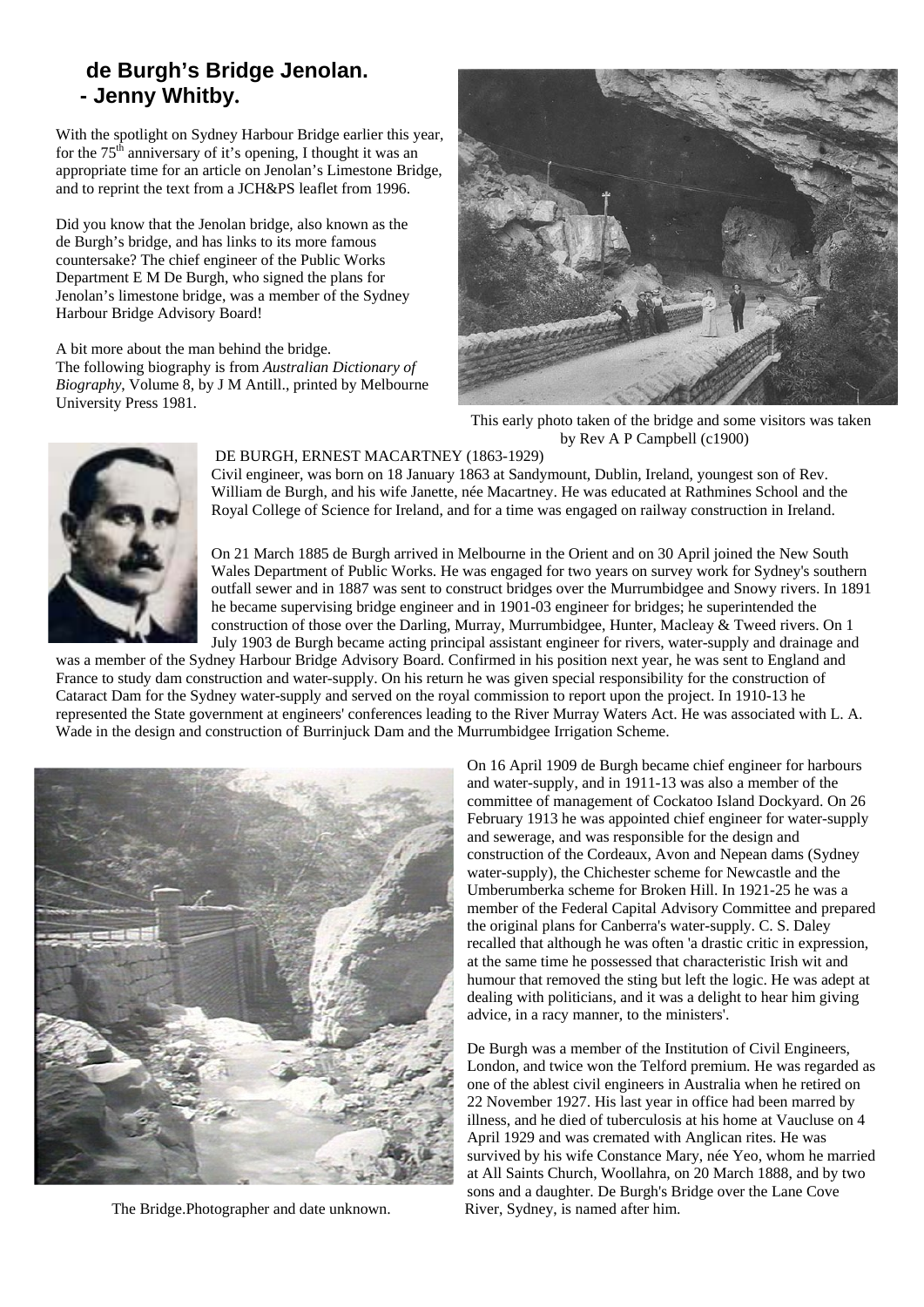### **JENOLAN'S Limestone Bridge 1896-1996. A reprint of text from JCH&PS 1996 leaflet by Joan Edwards.**

The earliest road access to Jenolan was by Cambridge's Zig Zag, still in use and known as the Two Mile. This remarkable engineering feat was completed in 1879 linking the caves with Oberon and the rail at Tarana. Unfortunately the plans were lost last century *(editors note; that is the 20<sup>th</sup> century*) but the hairpin bends and the steep grade still exist for us to marvel at the achievement of Cambridge and his men with hand tools. Later the road from Hampton reached the "turnaround" – the wider section of road just up from the Coachhouse and the stone parapet. Here, the horse drawn vehicles halted, their passengers alighted and picked their way down the path, across the rocky creek bed and through the rough Grand Arch, to reach the early Caves House run by Lucinda and Jeremiah Wilson.

Access became much easier with the construction of the limestone bridge in 1896. Like all the earlier engineering constructions at Jenolan, the bridge was designed by the Public Works Department of the Colony of New South Wales. Locally, it is known as the "de Burgh bridge" as the plans were signed by the famous bridge designer, E.M. de Burgh. However, it is highly unlikely that de Burgh designed the bridge himself but was drawn up by lesser known engineers in the department as it is a simple plan, of the style built in Britain and elsewhere for more than one hundred years. All plans were signed by the Chief Engineer, the position de Burgh held at the time.

Credit is due to those who constructed the bridge. Limestone is a very hard rock, difficult to cut. Wander under the bridge along the path from the Devil's Coachhouse to the Blue Lake. Look carefully and you will be able to see where a large rock has been incorporated into the bridge instead of removing it and cutting it into blocks. It can be identified by the absence of mortar. The rock has been chipped to resemble the joints which would have been there. When the Pinnacles were blasted as a safety measure in the 1950's, some fell on the bridge and damaged the parapet. As you walk across the bridge you can identify the replacement rocks of granite, not local limestone, as different lichens grow on granite. Those parapet rocks heavily encrusted with lichens are the replacements. Interestingly, the report of the Public Works Department, as reported in the Legislative Council Papers for 1896, does not list the bridge among those constructed during the year but does note that 1,693.00.4 was spent on the road through the Grand Arch. Research indicates that the road costs were so high because of the difficulty in removing large rocks and constructing iron girders supports for the road.

While the bridge itself may not be an engineering feat, its significance to the development of Jenolan cannot be overestimated. Vehicular access across the Jenolan River and through Grand Arch, made the journey much easier, especially as motor transport developed. The bridge is a key factor in the social history and development of Jenolan as a premier tourist destination.



Original plans of the bridge.



# **PARAPETS.**

From Latin: "parare" to guard "pectus" breast, i.e., breast-high battlements in balconies, platforms, and bridges. Parapets are used on bridges and other [highway](http://en.wikipedia.org/wiki/Highway) structures (such as [retaining walls](http://en.wikipedia.org/wiki/Retaining_wall)) to prevent [vehicles](http://en.wikipedia.org/wiki/Vehicle), and other users such as [pedestrians](http://en.wikipedia.org/wiki/Pedestrian), cyclists and horse riders, from falling where there is a vertical or near-vertical drop.

Here we see a photo taken in 1948 showing the parapets, however the subjects are more interested in the Carlotta Arch, or the Nettle Cave maybe?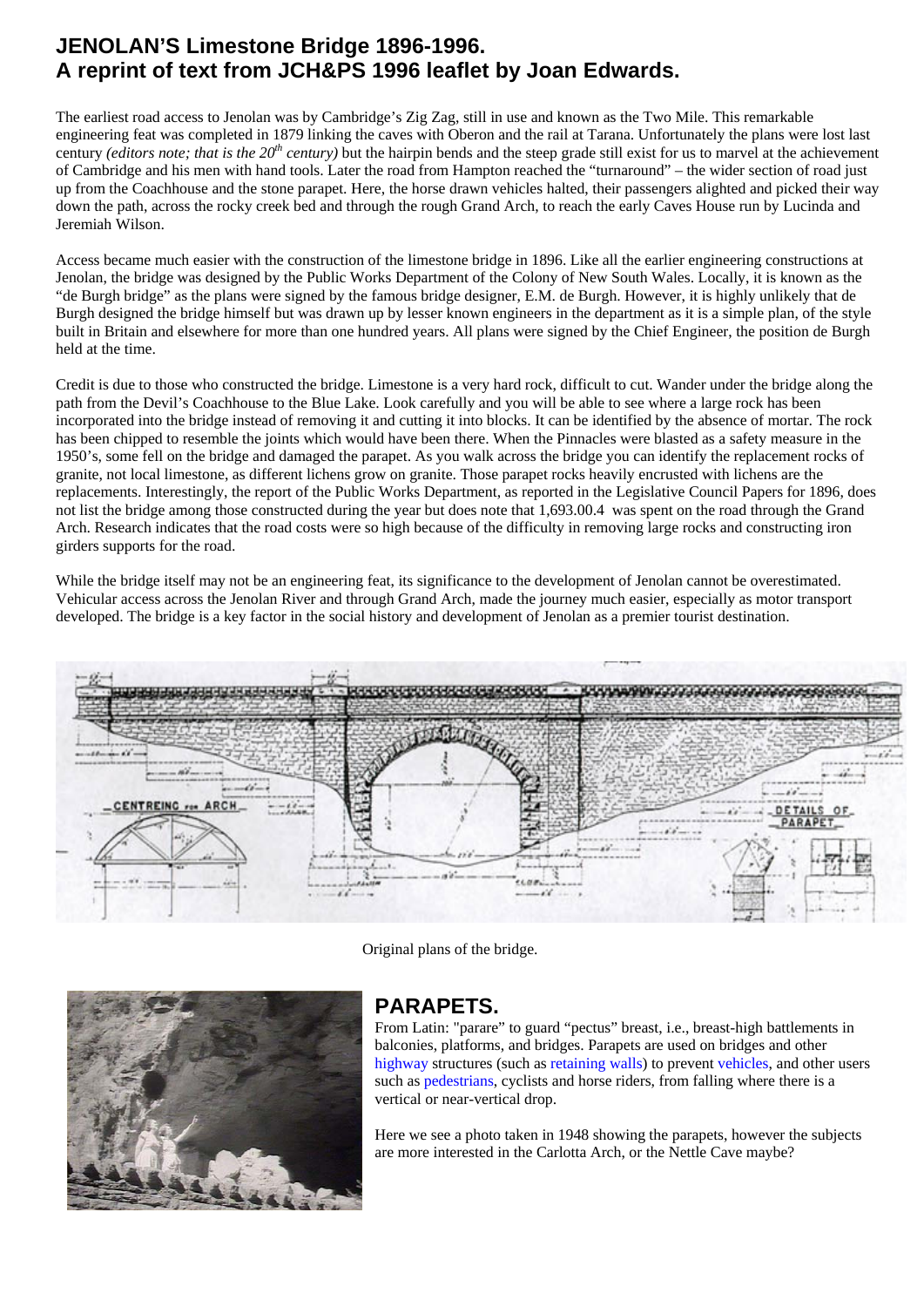# **JENOLAN'S WEEKEND OF INDULGENCE - Tony Spira.**

Just thought I'd write a bit of a report about the "Indulgence Weekend" just passed. (1-3 June 2007) I hope it is repeated next year. Even as a migraine sufferer it was well worth the risk getting into some of those chocolate delights. That's where it all started for me when I only had 20 minutes or so after picking up the Jubilee tickets to the start of the cave tour.

Scotty and I made a quick dash to Caves House to see all the fair on offer and there on arrival you were promptly told, "You just must have one of those hot chocolates near the chocolate fountain". And what a devilish hot chocolate it was! The Alpaca clothes & other chocolate stalls looked great but time was getting away from us.

 It's a bit hard to describe the 31/2 hour Jubilee tour in a few words. Just pure indulgence as Rob wanted it, and so it was. We had 11 in the tour and we didn't miss much, except I mistook is it Fairy Bower, for the Aviary as I had 3 years ago. Must remember the little fat column to the left. This cave is "Helectite Heaven" and now we know there is nothing mystical about the formation of these oddities. The profuse cave decorations became likened to food in this cave in particular as Rob pointed out. Coconut & Feijoa were the main culprits followed by probably chocolate, cream, pudding  $\&$  ice cream. Where does the Feijoa come from one might ask ?! Well it started in Alabaster Hall and Rob was the expert by a long, long shot. Weren't you Rob! Totally indulgent. Well, we should have exited the cave 20 minutes ago but I insisted going down to the river so down we went. Who was getting bored? Who realized it was over 3 hours? No-one ! Alas the Lilly of the Valley and that 'Greek' side trip will have to wait for a four hour Jubilee next year.

So, we made our way back to Caves house for a pre-dinner drink and a few cheese & bickies. More indulgence ! The locally produced wine, both red & white was excellent. I wouldn't have thought the Oberon district could do it. Dinner was superb. My favourites were the antipasto,(that little pie was divine) and those wicked chocolate deserts. One was smoother than flowstone in the Orient. The migraine would have to wait and to this second has not surfaced !

Next morning it was 9:30 sharp at Ted's place to hear William from SUSS to talk about and show audio visuals of recent exploration of upstream Barralong. That diving in the mud & blue water was absolutely amazing. It looked like damn hard work to. More indulgence! Is Basil right when he says there might be another Orient somewhere there? There is over 50 years of exploration there to find out.

 Then it was off to do the Nettle on my own. After 44 years gazing at those mysterious stairs it didn't disappoint. For those who may think, "Oh, this cave is open to the light – it can't be as good", you are completely wrong! The shapes, light, colours  $\&$ shadows are amazing. It's like an artist's studio with superb photographic potential. Compact digitals without a tripod & strong flash will struggle. Old film SLR's & digital SLR's will do best. AND, who can tell me where the BLUE shadows & colouring come from? There's no lights and it can't come from the sky or can it. It's an amazing cave and I can't wait to go back. Well done Jenolan ! Anyone for a bit more Indulgence? Same time next year (or earlier). See you there!





Which ones are the chocolates, which ones are oolites from Barralong Cave?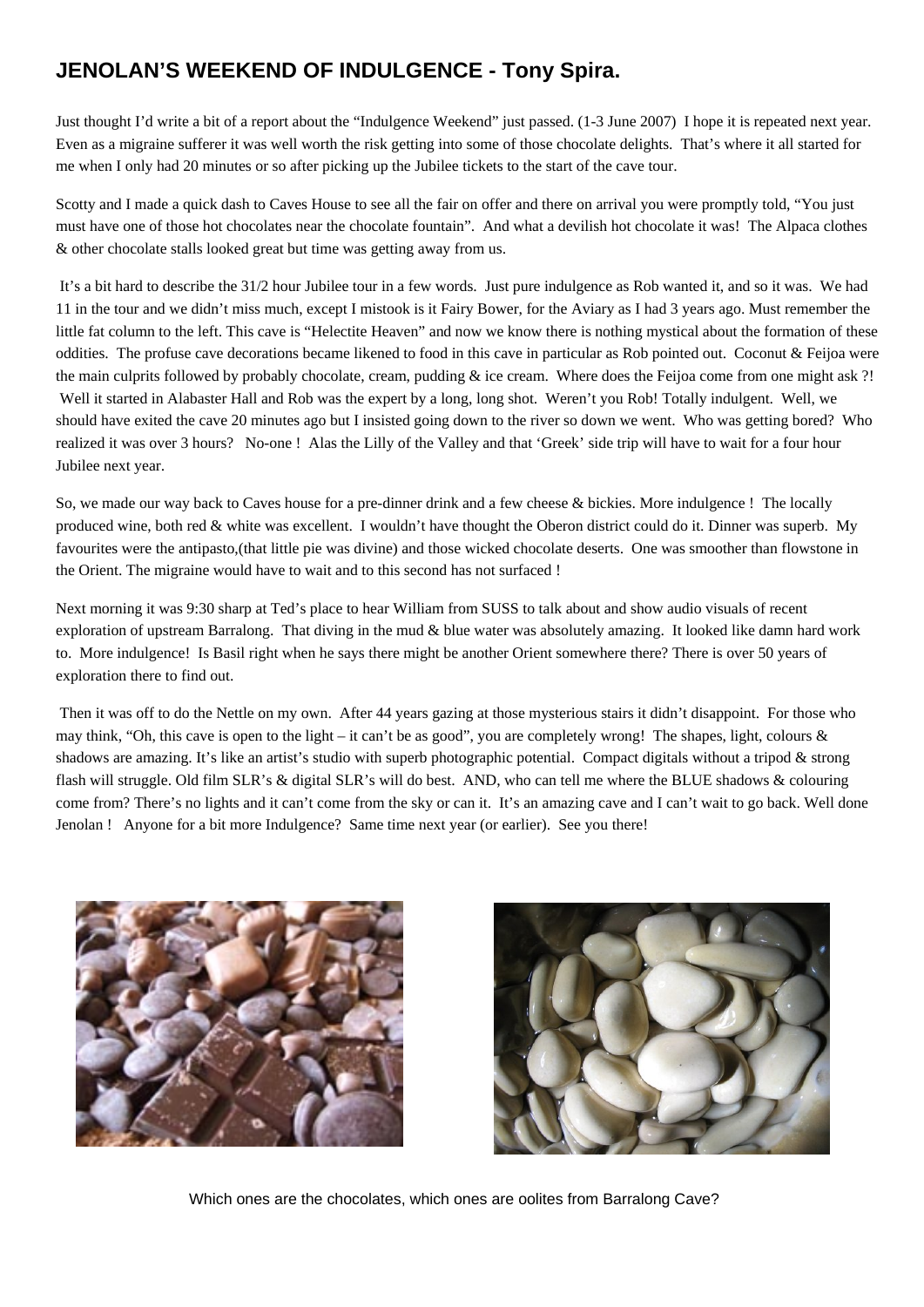

# **ADVENTURES ON THE ROAD TO JENOLAN - Cory Camillieri**

This article was posted on the yahoo group list on 15 June 2007.

There is never a dull moment driving to Jenolan. Such as doing a maintenance/plughole shift and leaving home before the sun has risen and watching the sunrise over the valleys on the way. Or the Sunsets in the evening and nearly swerving off the road to catch a glimpse of the incredible colour.

However, the last few times have been more than just scenery. During the long weekend when the central coast was battling floods and people being swept off the road, Jenolan's 'Five mile' had a landslip right where the fence is to 'catch' falling rocks. These were not just rocks, but boulders and enough to get the RTA to close the road and also being too diligent and also notifying motorists from the Great Western Highway that it was closed, forgetting to mention that the diversion through Oberon was still possible. Well, I suppose we expect chaos during the long weekend.

Today we had more excitement on the roads into Jenolan. There was a Winter Wonderland! As yesterday there was a freeze over even in Katoomba I was preparing for the same today. This time it was the more gentle and picturesque snow! Along Jenolan Caves Road for my morning drive in were flurries and then the real stuff. It was very beautiful as a lot had settled on the vegetation mostly near the Pine Forest. There was a little on the road but not enough to get in a panic about. The panic was saved for the '2 mile' where there was enough snow on the road when cars drove through they didn't get down to the road. The deepest part was right near Barry's Cabins and it was closed for most of the day. The five mile was just rain by the afternoon and by the time I drove home it was just pouring rain. Hmm, I wonder what the road will be like tomorrow. Just another tale in the ever surprising and interesting Jenolan Caves.

On just another note of interest: adventures in the ticket office: There are now large cumbersome machines on the bench in preparation for our new tickets for the "Jenolan Pass" which is probably where "magic happens here". I had the fortune today of sitting in the chair and Sue noticed a dog outside. We discussed this and decided the best thing was to shoo the dog. Some visitors in the ticket office ready to hand me their money thought I said to "shoot the dog".

#### Another posting again from Cory a few days later.  $19<sup>th</sup>$  June 2007.

Jenolan enthusiasts, you must come back to the caves now! While the water has not been kind to those who live on the East Coast, it certainly has been kind to Jenolan. There are things that are flowing once more after a time. I

have only been hanging around Jenolan for under 3 years and there are many new puddles, drips, boy pees, and Rivers flowing. It is all very exciting and the visitors must think that us guides are nuts as we are very chuffed at the favourable presence of the ever missed H2O. Here is an update of what we saw over the weekend: North Side :Crystal Cities filled, a waterfall in Lower Katie's as heard from Lucinda, puddle to the left of the track at Chifley exit (opp bat skeleton), a puddle on the other side of the track, pouring through the rest of the exit. South Side: Lucas was going off! Huge splashing drips on the alter in the Cathedral, I got copped at the back of the neck on the stairs going down the slide, at the exhibition chamber it was a chorus of drips.

It was wonderful to listen to especially after the Cello performance. The best thing is to light up the Proscenium first as the light looks fantastic with all the drips. Between the proscenium and Mafeking it is really coming down. There was a pouring on the handrail. A shawl in 'action' on the stairs to Mafeking. At the top, the basins are filling up. Not just the one with the green copper stain but the others as well! I have never seen this! Howick Falls are running. One of the best spots was at the Jewel Casket (between Maf and Pink and White's) there was a waterfall. I have never seen this in a cave! A waterfall! Very exciting. The Jewel Casket full. Around the next bend was very funny as there was a pressure spot and we all got peed on! When I arrived onto the Pink and White platform I said to my group that if they passed through the last section without being dripped on, then they could dodge bullets! A lot were already wearing raincoats as it was raining outside and they needed them to cross the bridge. I told them that they were lucky to see the River Styx all murky, but they didn't really think so. There was a large puddle in Lurline and I found the puddle in the floor of the Bone cave when I splashed in it. Hey, it was dark! River Lethe was raging and the Styx had risen to the bottom step. There was another pressure point at Cleopatra's Needle. I was told that it was about 1m high. Baal, not surprising was dripping just about everywhere. Behind the Persian Chamber it sounded like there was a waterfall but it was secretly gushing in another chamber. The crystal basin filled a little ways.

Now that the rain has subsided a little the water has drained a little but it is nice to see a lot will remain for a while and the forecast is only more of what we have had last week so I predict more exciting discoveries in the caves. In fact there is a chance of more snow so it could be another adventurous drive to JC.



Editor: If anyone out there has any photos of the rockfall I would love to print it in the next newsletter. Keep an eye out for any unusual happenings when you are at Jenolan, I like to report unusual conditions to our wider membership.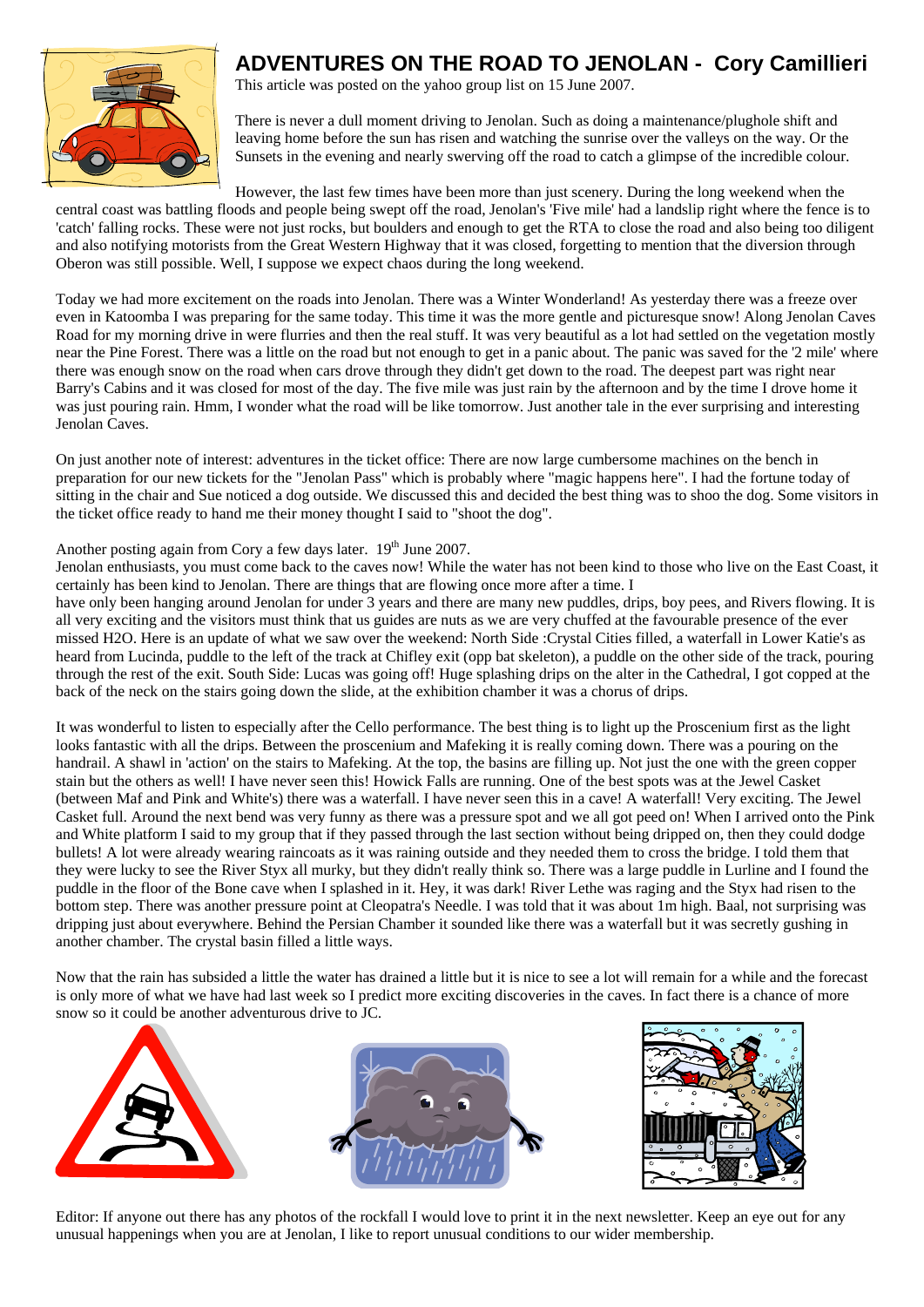Following on from Kath Bellamy's article last edition, we now have Part 2 of the article reprinted from the Blue Mountains Echo.

#### **AT JENOLAN CAVES. A GLIMPSE OF THE UNDER WORLD**

The rosy sunlight played hide and go-seek amidst the moist grasses that clothe the hillsides in the Caves house recess, disclosing the manifold and unceasing motion of microscopic insect life. On the red gravelled footpath, small groups of humanity basked idly in the warm glow, waiting for the Cavemen and the necessary ticket of admission to the Caves.

Man runs the universe on the ticket system. A bit of pasteboard is the "vade mecum" to a penny tram section and in the near future, under a well worked astronomic Trust, one will have to get his ticket punched to witness a solar eclipse or the transit of Venus. Time " 'ung 'eavy on the 'ands' of the Miss Gibbs chorus crowd, but one of the males, wearing a Norfolk jacket, a New York hair cut and a pair of cheap sandshoes, explained the approaching wonders to the well-powdered, heavily chatelained damsels of the vocal ensemble. HE HAD BEEN THERE BEFORE. In dimensions, most things were 'quiet' in shape, 'lovely' and the 'funny little chalk things' were given the superlative adjective 'bosker'.

But now came a trinity of cave dwellers in dusty dark blue uniform frayed with the attrition of pre-historic rock. Taciturn men they were, men that had assimilated the silence of the ages and the secret knowledge of the laboratory of Nature. They carried the keys of the under world and moved as do the populace of the geologic cities, with certainty but without haste. "This way to the Lucas Cave" said one very quietly, and the gay light comedy girls in dainty kid and velvet slippers came to heel in semi repressed merriment. The second guide spoke, "Those for the Right Imperial follow me" and a large number formed into a queue and went off into the Grand Arch to rhythmic crunching of gravel. Only eight were left, one lady being of the party. The guide was even more laconic than his comrades. He merely said: "Left Imperial" and went ahead of his charge apparently unconscious of the fact that a pet fox terrier was making frantic efforts to eat him commencing at the heel of his boots.



The morning sunlight penetrated the inner recesses of the Grand Arch with a vague luminosity disclosing the long queue bound for the Right Imperial winding up the narrow path and disappearing into an ironbound aperture near the dome of the Cavern. The ferocious terrier, growling with well feigned rage, continued to masticate the heel of his stoical master, who turned to the left pathway, mounted some slippery concrete steps, opened a strong iron gate and allowed his little party to get into a narrow gallery. He then closed the gate and the primeval "darkness that lay upon the face of the waters" rustled her ebon wings in the glacial atmosphere. Since the first elemental transmutation hurled matter into space, the spirit of night has refuged here in fancied security, but the command "Let there be light" had to be obeyed and the carrying out of the Divine order was entrusted to the puny hand of man. Touching a button, the pilot caused tiny electric bulbs to sparkle into life and the corridors were agleam with light. The impressiveness of the unknown has peculiar influence upon humanity. To some, natures silence is sacred and the sublime stillness of subterranean nature is not to be broken. To others, its very sacredness is oppressive and carries an awe restrained desire to break it. This feeling is often productive of incongruous remarks, malapropos jokes and absurd analogies which bring mirthless laughter to the perpetrators and discomfort to the more sensitive.

Engraving from Picturesque Atlas of Australasia 1886.

The guides are the high priests of the Cave temples. Long and close observation and loving study of the wonders bowelled in the hills make them particularly sentient to the sacrilege of the profane. Such a guide, in the person of Mr. Wiburd, conducted our party through the mazes of the Left Imperial Cave. He flashed a powerful magnesian light upon the long narrow chamber named "The Vestry" with its many tinted browns; then he turned his searching light upon the "Architects Studio" with its heavily moulded ceiling worked in patterns of such irregular beauty as to constrain a whisper of admiration from the visitors. The three compartments of "The Studio" contain specimens of calcareous growth of rare beauty and unique grotesqueness. Then he passed through 50 feet of a miniature tunnel which brought most of the party to their knees, and stood erect in what is known as the "Bone Cave", where are deposited many bones covered in a limey substance. "The Shambles" is the adjoining chamber. Here the caprice of percolation has hung great stalactites shaped like the quarterings of slaughtered cattle. "The Lady Carrington" Cave is the most imposing chamber of the "Left" series, but its spaciousness holds some of the most delicate ornamentation. Minnie's Grotto is a dainty recess in which hang a profusion of opal-ascent pendants of great purity, and is charming contrast to the weighty masses of the roof adornment. The "Wilkinson" Cave holds the wonderful glisten of the "Crystal Rock", the deep sea like floor of the Coral Grotto and the wintry beauty of the "Snow Drift".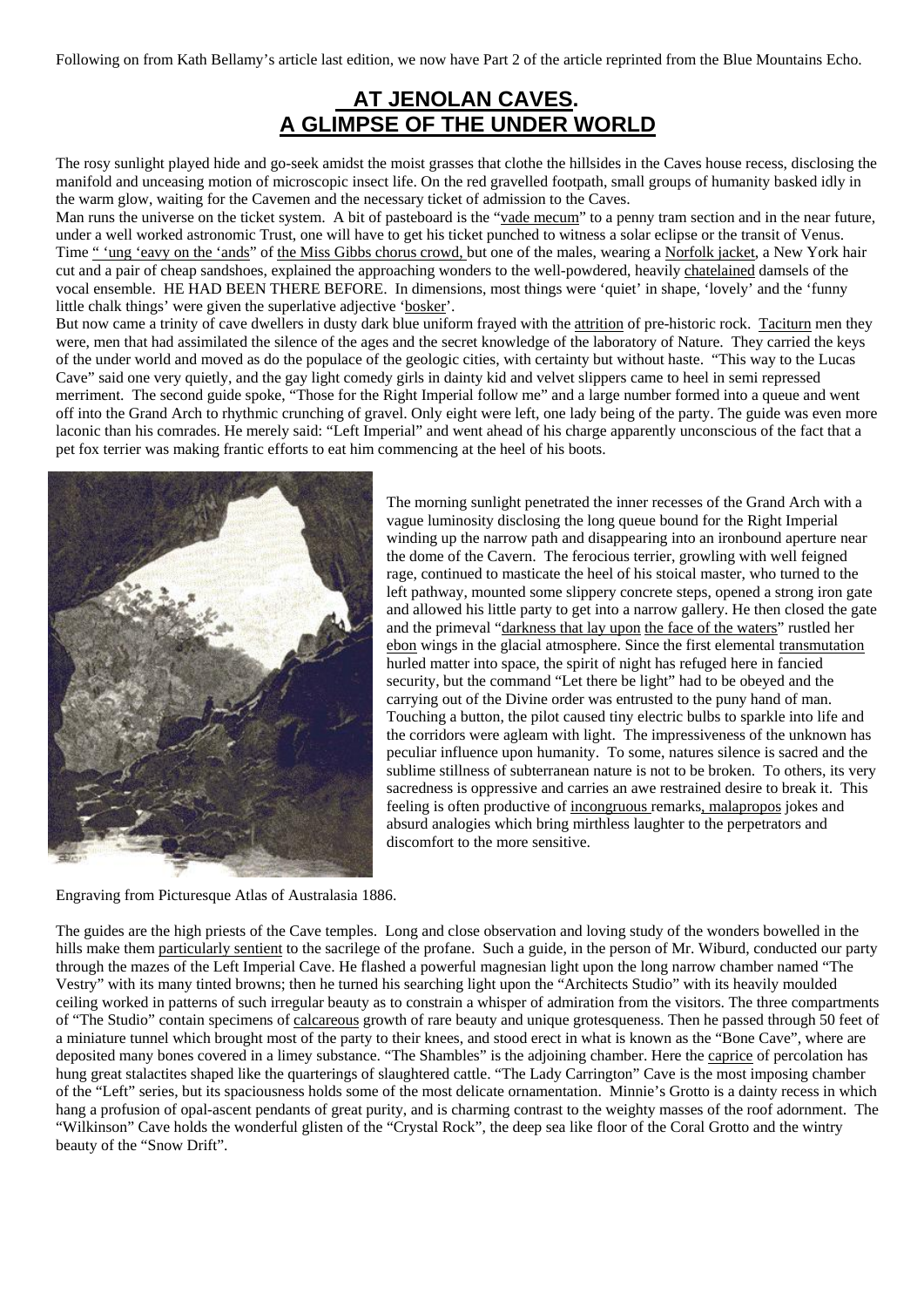Up to this time we have been a good, observant and highly appreciative party. Slowly but surely, the guide book simplicity of monotone adopted by our lecturer warms into the pleasant freedom of colloquialism and we are seeing and hearing things from the expert standpoint. The fanciful flights of imaginative literature blend with the more detailed exposition of the carbonated glory that seems to belong to the realms of fantasy. "Come this way – but only four at a time," says our guide. Four of us stand in semidarkness and watch the forms of our companions recede along a narrow path. The bright gleam of the magnesium light throws out the wonder-eyed features of our friends as they squat down and peer through a rock crevice. We can hear the subdued but intense "Oh!" and the whispers of delight and admiration.

Soon it is our turn to use the exclamation of surprised wonder. Within the cleft is a small cavern containing myriads of crystal forms, the stalagmites looking like a petrified city of Lilliput. The "Lucinda" Cave is of great size and lofty and is remarkable for its shining brilliancy under the search light. It contains cascade like formations and suspendent sheets of transparent crystal, draped in artistic convulsions. When the light is thrown upon these wonderful mineral fabrics a regular pattern in red, brown and salmon tints is seen worked with geometric precision into the texture. To lovers of minute delicacy, the "Jewelled Casket" presents a sight that could be enjoyed for hours. It is a treasure house of precious stones and has to be viewed from a semi-prone position, but notwithstanding the discomfort of having to stoop to conquer its shy secrecy, visitors are loath to leave its gorgeous eastern glory. The "Mystery" is the next wonder that strikes the eye. It is a large white protuberance projecting from the side. It juts its white bulk eight feet over the cave and grows outward, upward and downward. Gravity is ignored in its curvate formation, hence its name. Passing onto "Katies Bower" we come to the fluted column known as "Pompey's Pillar" a monster stalagmite beautifully tinted. Steps now provide means of descent into the rather awesome obscurity of Katies Bower, but our guide directs the soft brilliancy of the magnesium light upon a scene that baffles description.

We are looking down upon a scene such as was never attempted by the hand of man. Opacity fades into radiant transparency. Every change of position brings variation of colour and novelty of shape and shade. Drapings of fleecy curtains hang their rich folds over something too sacred for mortal vision on the one hand, and alabaster Baldaquins stand out upon the other, waiting to shelter the attendant gnomes when the ceremonials of the Court of Pluto are being solemnized.

The limitations of the human eye become wonderfully apparent in such surroundings. Here and there goes the escort beam with revealing power and momentary glimpses of effulgent grace present themselves. Architectural design follows no cramping law in these filtered edifices. Gothic rudeness blends with Corinthian gracefulness in a long corridor which leads to the sunlit world once more. Two hours have passed, but without adding much to the antiquity of a region in which Father Time would dwindle into a



Another engraving from the Picturesque Atlas of Australasia 1886.

|                       | "'ung 'eavy on their 'ands"the chorus girls were getting impatient |
|-----------------------|--------------------------------------------------------------------|
|                       |                                                                    |
|                       | ChatelainedCarrying their various items                            |
|                       |                                                                    |
|                       |                                                                    |
|                       |                                                                    |
|                       |                                                                    |
|                       |                                                                    |
| Incongruousunsuitable |                                                                    |
|                       |                                                                    |
|                       |                                                                    |
|                       |                                                                    |
|                       |                                                                    |
|                       |                                                                    |
|                       | Court of PlutoGreek god of the underworld                          |
|                       |                                                                    |
|                       |                                                                    |
|                       |                                                                    |

Some definitions:

mewling infant in the arms of his nurse, Dame Nature.

One feels the utter inadequacy of attempting to describe the product of millions of years after a walk of one hundred minutes. The door swings open and we emerge into the eucalyptus laden atmosphere to meet, upon the footpath, the returning parties from the other caves. There is a subdued air about the mixed crowd. The affluent merchant, the scientist, the small tradesman, the philosopher and the chorus girl walk together, and, for the time, ships and compass and crucible, sand and sugar, books, and wisdom, limelight and lights, are lost in the contemplation of the immensity and grandeur of natural forces. On the face of the great cliff a magician's hand has written the lesson of Aesop's fable: "Thou art the fly that sittest upon the chariot wheel of Nature saying' See what a dust I raise'."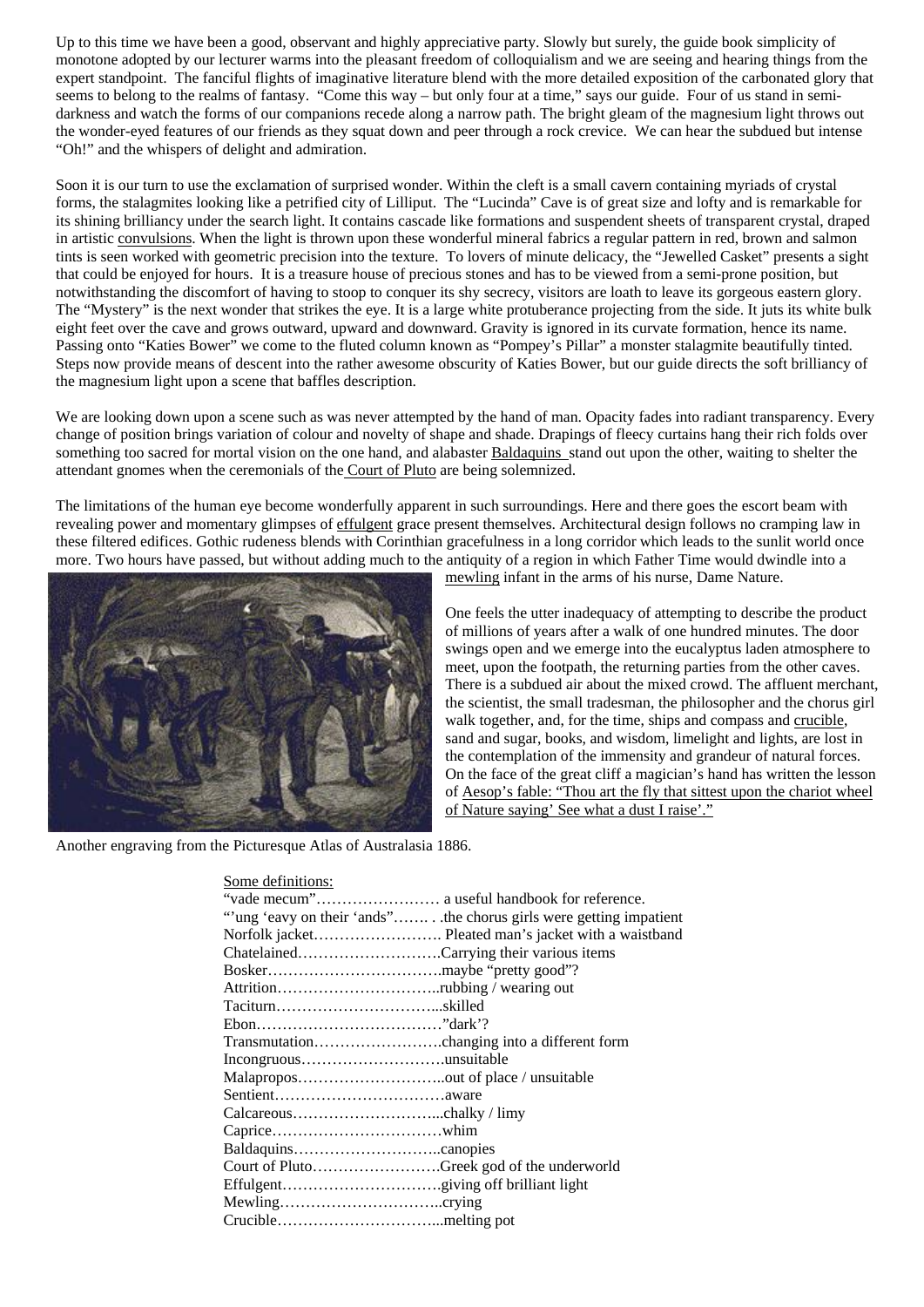*You are cordially invited to attend the 35th Anniversary Dinner and gathering of JCH&PS members on 11 August 2007* 



*Denis Winchester from Caves House is offering JCH&PS members a fantastic accommodation special so please all come along. \$30 for 2 nights accommodation, an absolute bargain***!** 

*What will be happening?* 

*There will be some special JCH&PS tours conducted over the weekend* 

*The Post Office Museum has recently had some new displays, check it out whilst at Jenolan.* 

*Come see the New Self guided Nettle Cave. We will even have our own special guided tour.* 

*Pre dinner wine & cheese included at Caves House, attended by Jeremiah Wilson.* 

*The highlight will be the anniversary dinner on Saturday night* 

*And all going well the launch of the new Jenolan book will happen.* 

*Accommodation is to be booked direct with Caves House, on 1300- 763311 then option 2 to book. Remember to mention it's for the ICH&PS anniversary to get this special package. (you must be a JCH&PS member to get this rate). Dinner is to be paid for separately at Jenolan, and cost is \$45pp for a three course meal.* 

*If you are attending the dinner, could you please advise Jenny Whitby or post the slip below, so we can reserve sufficient seating in Caves House for our function, and also so we can have name cards/tags available for everyone. ( email: [jwhitby@exemail.com.au](mailto:jwhitby@exemail.com.au) )* 

*If your membership has lapsed, please complete the membership form overleaf, and bring it with you or post to: JCH&PS, Locked Bag Jenolan Caves 2790 - - - - - - - - - - - - - - - - - - - - - - - - - - - - - - - - - - - - - - - - - - - - - - - - - - - - - - - - - - - - - - - - - - - - -* 

*Yes. I will be attending the anniversary dinner at Caves House on 11/8/2007. (send no money, pay on the night for the dinner- accommodation to be prebooked direct with Caves House) )* 

*Names of those attending:* 

*Please return to either Jenny Whitby or JCH&PS. ( contact details pg 2 )*